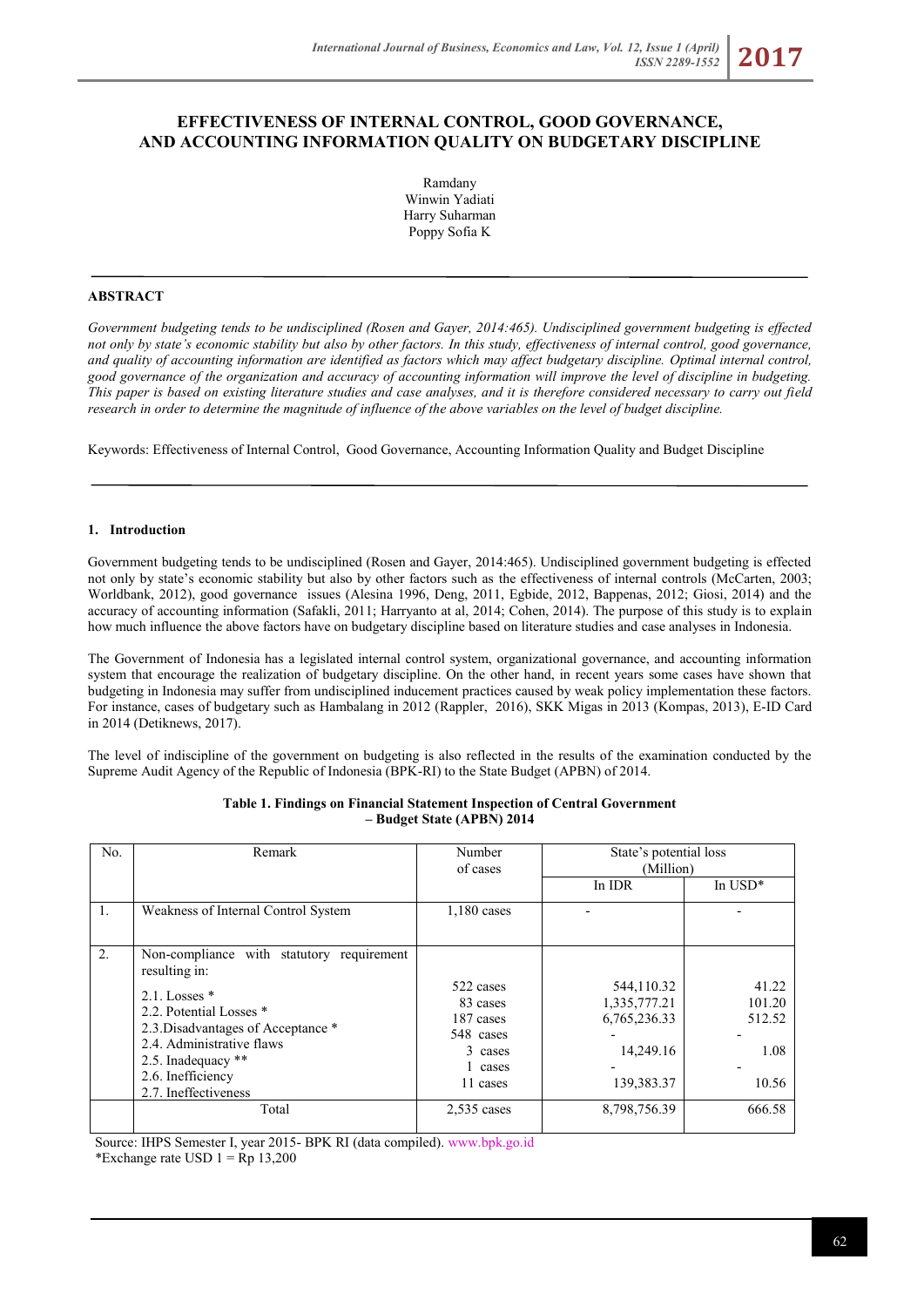Examination results show, it was found that 2,535 budgeting cases potentially harm the state finances of Rp. 8.7 trillion. This potential loss is driven by the weaknesses of internal control, good governance (\*) and is partly alleged due to the quality of accounting information (\*\*) in terms of budgetary austerity. The other phenomenon that reflects the level of indiscipline of government budget disbursement of the first semester of year 2009 - 2015.

| No.             | Ministries/Institutions                                  | Year |      |      |      |      |      |      |
|-----------------|----------------------------------------------------------|------|------|------|------|------|------|------|
|                 |                                                          | 2009 | 2010 | 2011 | 2012 | 2013 | 2014 | 2015 |
| $\overline{1}$  | Ministry<br>of Public<br>Works<br>and<br>Housing         | 26.1 | 24.8 | 216  | 22.1 | 24.5 | 29.4 | 16.8 |
|                 |                                                          |      |      |      |      |      |      |      |
| $\overline{2}$  | Ministry of Defense                                      | 55.2 | 41.2 | 39.3 | 40.7 | 33.7 | 31.2 | 31.3 |
| $\mathcal{E}$   | Ministry of Transportation                               | 22.9 | 24.2 | 23.1 | 20.5 | 17.6 | 15.6 | 10.7 |
| $\overline{4}$  | Ministry of Religious Affairs                            | 32.4 | 27.8 | 28.0 | 31.1 | 27.0 | 27.9 | 25.2 |
| $\overline{5}$  | <b>Indonesian National Police</b>                        | 49.2 | 43.9 | 39.7 | 40.0 | 35.0 | 38.7 | 41.1 |
| -6              | Ministry of Education and Culture                        | 32.3 | 29.7 | 14.0 | 30.6 | 17.9 | 26.7 | 28.5 |
| $7\overline{ }$ | Ministry of Health                                       | 22.1 | 24.4 | 19.7 | 30.3 | 31.0 | 36.3 | 38.9 |
| $\overline{8}$  | Ministry of Research, Technology<br>and Higher Education | 29.6 | 24.3 | 25.8 | 45.9 | 29.0 | 25.2 | 25.0 |
| -9              | Ministry of Agriculture                                  | 25.1 | 18.8 | 22.6 | 42.1 | 36.4 | 38.2 | 24.6 |
| 10              | Ministry of Finance                                      | 35.1 | 33.1 | 32.3 | 37.4 | 35.3 | 38.7 | 40.4 |

| Table 2. List of Budget Disbursement of First Semester State Budget of 2009 – 2015 |
|------------------------------------------------------------------------------------|
| in 10 Ministries / Institutions with the Biggest Budget Ceiling (by percentage)    |

Source: Financial report of Central Government, Semester I, year of 2015. [www.bpk.go.id](http://www.bpk.go.id/) (data compiled)

Of the 10 ministries which gain the largest budget ceiling in almost every year, it was found that the disbursement of the first semester budget is below the target set. As a benchmark, the first semester budget disbursement is categorized as poor when the budget disbursement is less than 20%, medium when budget is between 20% - 26.1% disbursed, and excellent if the disbursement of budget is above 26.2% (Central Government Financial Report Semester I - 2015, BPK-RI).

This literature study is a further research by which explains the more detailed formulas of internal control indicators, good governance and the quality of accounting information which affect budget discipline. This research is organized into five stages. The first stage is the introduction; the second one is the theoretical basis on which the reseach is established; the third is research proposition; the fourth is research model and the fifth, as the last stage comprises the conclusion.

# **2. Theoretical Study**

# **2.1. Budget Discipline**

According to Cambridge dictionary (2015), the term 'discipline' means order, obedience to the rules. Meanwhile, Robbins (2014), states that discipline is obedience and respect to applicable rules within the organization. On the other hand, Nicolae (2013), defined that the term 'discipline' is a behavior that is bound to the rules. Wren (2009), interpreted that 'discipline' is the obedience to the agreement which has been established. Furthermore, King report (2002), stated that discipline is a commitment to adhere to behavior that is generally recognized as truth (correctness) and fairness (properness). In accordance to the above definitions, Horák & Šimáčková (2014), defined that budget discipline is as a compliance with laws, contracts, and other legitimate decisions in implementing an authorized use of budget.

Moreover, Lubis (2011) proposed discipline from the perspective of an organization, which can be interpreted as the obedience of every member of the organization to all rules that apply within the organization. Iron (2004), stated that budgetary discipline is an obedience in fulfilling a set amount of income and expenses, while Gronendijk (1999) defined budget discipline as a commitment to adhere to targets of numbers and procedures. Meanwhile, Umar (2011), defined the budget discipline as order and obedience to the rules or guidelines underlying budgeting. Therefore, the budget discipline can be concluded as a compliance (obedience) to the rules and procedures underlying the whole process of budgeting.

According to Horák & Šimáčková (2014), scopes of budget discipline consist of:

- 1. Requests for approved financial resources to be spent on norms, set prices, tariffs and agreed items of activities (tables of numbers);
- 2. Expenditure of financial resources without the approval of superiors is not allowed;
- 3. Employees are not allowed to use financial resources entrusted to them for personal gain;
- 4. When finding activities that cause losses or damage to state assets, employees are obliged to report to the respective authorities;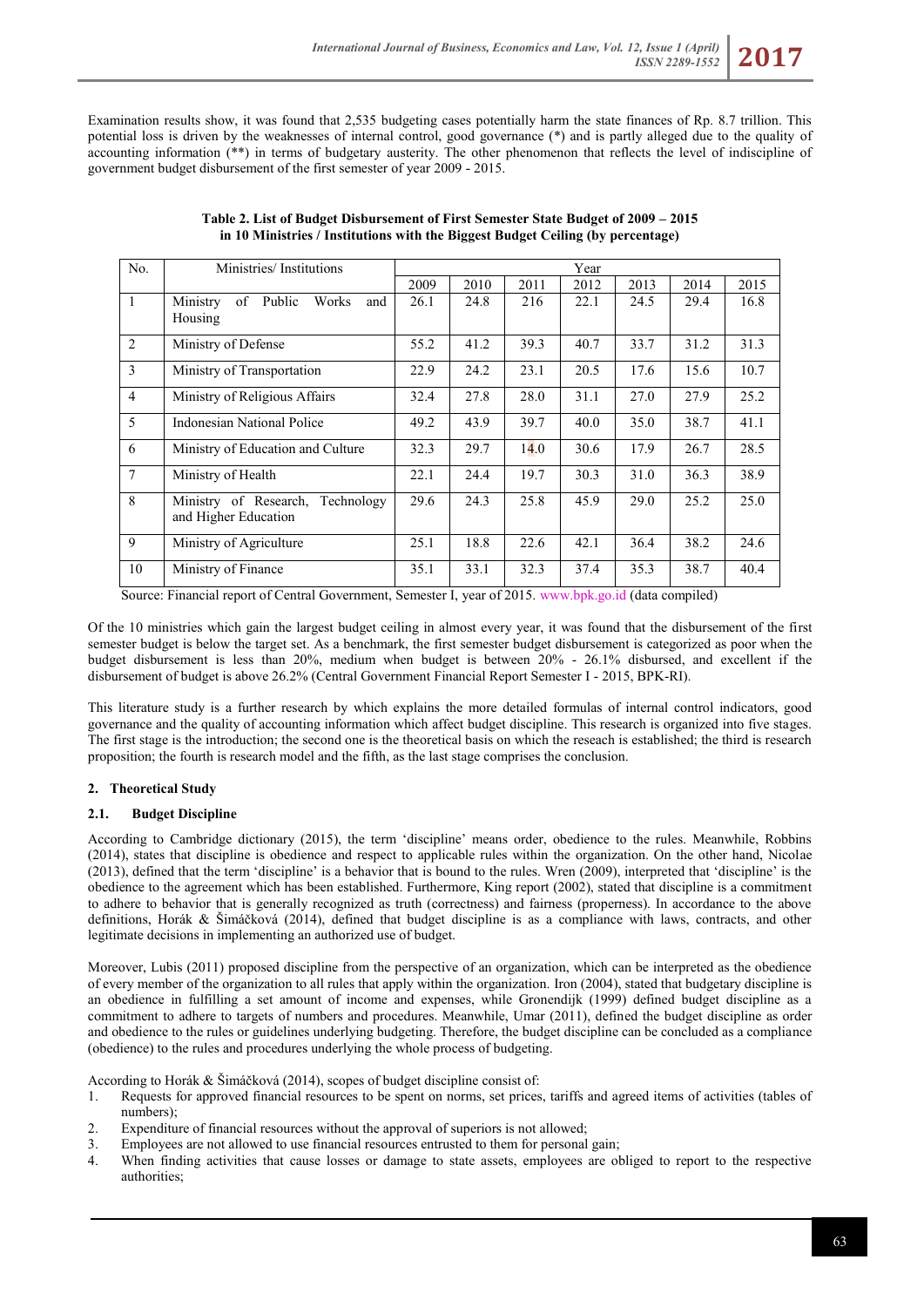- 5. Payment requests are made correctly and within the time limit specified;
- 6. Accounting documents are kept in complete, convincing, accurate and clear manner;
- 7. Forbidden to falsify documents.

Based on the views of expert above the budgetary discipline interpreted as government compliance with the rules underlying the budgeting. Budget discipline is proxied by disbursement of government budget in the first and second semester (Gronendijk, 1999). The budget disbursement reflects the level of government discipline in implementing budgeting that has been agreed with the council.

### **2.2. Effectivity of Internal Control**

Internal control of an organization comprises all methods, policies and procedures of the organization which ensure the security of corporate assets, accuracy and feasibility of data and management operations standards to achieve set of targets of the organization (Azhar Susanto, 2013). Meanwhile, internal control contains policies and procedures designed to provide adequate assurance to management of the goals and objectives to be achieved (Arens et al., 2014).

In agreement with that, Collier (2007) expressed that "*internal control is the whole system of internal control, financial and otherwise, established in order to provide reasonable and effective efficient operation, internal financial control and compliance with laws and regulations*." Moreover, Boynton et al (2001); Elder et al (2009); Jhonstoner et al (2012); Konrath (2002) and Ricchiute (2006) agreed that internal control is almost the same as COSO (2013), a process influenced by boards of directors, management, and employees, is designed to provide adequate assurance in achieving the organization's effectively and efficiently operational objectives, reliable financial reporting and compliance with applicable laws and regulations.

The main purpose of internal control is to establish a reliable financial reporting, efficiency and effectiveness of operations, compliance with laws and regulations (Arens et al., 2014). Meanwhile, Soltani (2007: 302) stated that the purpose of internal control is to safeguard the resources of error and fraud, reliable information and operating system as planned. Thus, it can be concluded that the effectiveness of internal control is a process aiming to provide reasonable assurance of operational effectiveness and efficiency, reliable financial reporting, and compliance with applicable laws and regulations.

Internal control is proxied by control environment, risk assessment, control activities, information and communications, and internal control monitoring (COSO, 2013). It is assumed that the dimensions of internal control can affect the level of budget discipline.

# **2.3. Good Governance**

Good governance is a system of how an organization is directed by control of its leader (Cadbury Report, 1992; Ghilyer, 2014). The system governs the relationship between the organization and the interested parties with the organization (OECD-G20, 2015).

Good governance within governmental organization is a process of decision-making by leaders of the agencies (Bastian, 2014). Meanwhile, CIPFA (2014) defined that public governance:

*"comprises the comprehensive arrangements put in place to ensure that the intended outcomes for stakeholders are defined and achieved (includes political, economic, social, environmental, administrative, legal, and other arrangements)".*

The purpose of good governance is to achieve organizational plans by controlling the running of the organization's operations, managing relationships between stakeholders, determining direction and performance achievements (Wheelen and Hunger, 2012). The goals of good governance generally provide benefits to all parties involved either directly or indirectly within the organization (Carpenter and Sanders, 2007:370). The aim of the governance in public organizations is to enhance organizational competitiveness, accountability and performance of organizational management, efficiency, effectiveness, and productivity of organizational resources (Bastian, 2014)

In Act Number 28 Year 1999, the purpose of good governance in government is the implementation of clean state apparatus, free from the practice of corruption, collusion and nepotism, as well as other disgraceful acts and adhering to the prevailing rules. Whereas in the Regulation of the State Minister for State Apparatus Empowerment Number 15 of 2008, the objective of governance of governmental organizations is to build profiles and behavior of clean, high integrity, high productivity and responsible, transparent and accountable public officials and to enhance efficiency, effectiveness and excellent service to the community.

From the above statement, it can be concluded that the governance of public sector organizations is a system, process, and set of rules that govern the relationship between the organization with partners and stakeholders to accord the expected conditions. These encompass political, economic, social, environmental, administrative, legal and other stability so that the intended objectives by interested parties can be achieved by embracing the principles of the state administration free of corruption, collusion and nepotism, and other disgraceful acts.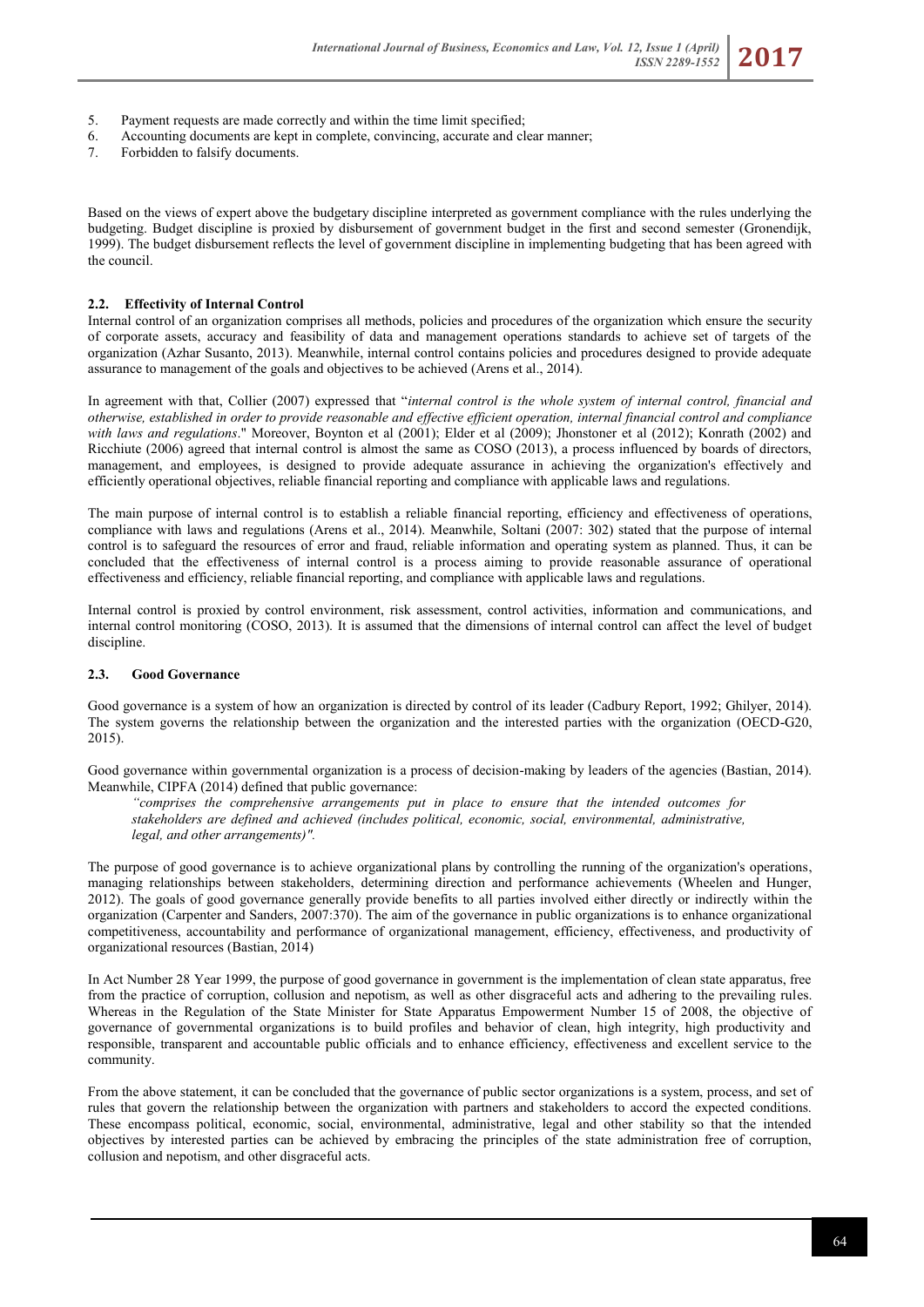Good governance is proxied by dimension of behaving with integrity, ensuring openness and comprehensive stakeholder engagement, defining outcomes in terms of sustainable economic, social, and environmental benefits, determining the interventions required to optimize the achievement of the expected outcomes, developing entity capacity, including leadership and individual capabilities, managing risks and performance through internal control and robust public financial management, implementing sound practices in transparency, reporting and auditing to provide effective accountability (CIPFA, 2014). It is assumed that the dimensions of good governance can improve the budget discipline.

# **2.4. Quality of Accounting Information**

The purpose of the public sector accounting will be achieved when the information provided to the users is useful. Yadiati (2007) affirmed that information is considered useful when it is qualified. On the other hand, Dull et al (2012), stated that quality information is useful information for users in decision making. In line with their statement, Porter and Norton (2011) stated the relevant information is one that can be used for decision making.

There are a number of requirements particular information can be used for the basis of the decision making, which are to have characteristics: relevant, timeliness, accuracy, completeness, understandable, verifiable, accessible, and summarization (Azhar Susanto, 2013; Hall, 2013; Romney and Steinbart, 2012). Brief information is defined as the core of information conveyed to users for decision making.

Accounting information can be said to be qualified if it fulfills the requirement when presented, it is relevant and honest (faithful representation). Furthermore, information is viewed to be relevant when it has element of predictive value, confirmatory value, and materiality. Information is said to be presented honestly when it has complete, neutral and free from error. Meanwhile, additional requirements for information to be said as qualified are comparability, verifiability, timeliness and understandability (Kieso, 2014).

The quality of accounting information is proxied by the opinion of the financial statements issued by the Supreme Audit Agency of the Republic of Indonesia (BPK-RI) and the accuracy of the submission of financial statements to the Ministry of Finance. It is assumed that opinion of financial statements and timeliness of submission of financial statements can improve the discipline of the budget.

# **3. Research Propositions**

# **3.1. Effect of Internal Control on Budget Discipline**

Managers tend to intentionally engage in budget indiscipline such as budget slack and other things (Schiff and Lewin, 1974). The budget uncertainty can be overcome either by internal control in the form of monitoring (Suartana, 2010; Schiff and Lewin, 1974).

Willoughby (2014) stated that no one is to be budget disciplined if it turns out that the costs tend to rise exceeding the estimates made in the budget. Furthermore, Willoughby (2014), stated that to overcome this issue, it requires strong internal control which will create checks and balances in budgeting. By doing so, it will eventually increase the budget balance.

The research of Kraan (2006) proved that increasing the discipline of budget requires strong internal control. Control in the form of supervision is necessary to maintain discipline on the budget. Without any control of the budget will lead to additionalbudgetary expenditure (Inyang, 2014) and it will cause a setback from the budget itself (Sekwat, 1997). Similarly, the study conducted by Ramakrishnan (1998b) proved that the main problem of the budget is ineffective control.

Budgeting requires control in the form of monitoring which begins from planning, implementation and reporting in order to be more effective (Mardiasmo, 2009). Control is required in the planning stage to plan activities to be implemented in line with the vision and mission of the organization. Control of budget planning also reviews the previous year's budget failures to avoid recurrence in subsequent budgets. Control in the implementation stage is required in order that the activities are carried out on time, economical, efficient and effective in accordance with established procedures. Meanwhile, the control in the reporting stage (accountability) is required in order that activities that have been implemented can be reported on time, transparent and in accordance with applicable rules.

Control is required in budgeting to keep the quality budget, i.e. to produce high performance and to be able to meet the expectations of the community (Bastian, 2010). Research conducted by Ozer & Yilmaz (2011), Zulkarnaini (2013) revealed that there is a positive relationship between internal controls of budget discipline with decreasing opportunities for budget slack to occur.

Based on the literature review of previous research on the influence of internal control on budget discipline, only few researchers have focused on evaluating the magnitude of the influence of internal control over budgetary discipline in governmental institutions using the control dimension of COSO (2013). Therefore, the following research propositions can be made as follows:

 $H<sub>01</sub>$  = There is no positive influence of internal control on budget discipline

 $H_{A1}$  = There is a positive influence of internal control on budget discipline

# **3.2. Effect of Good governance on Budget Discipline**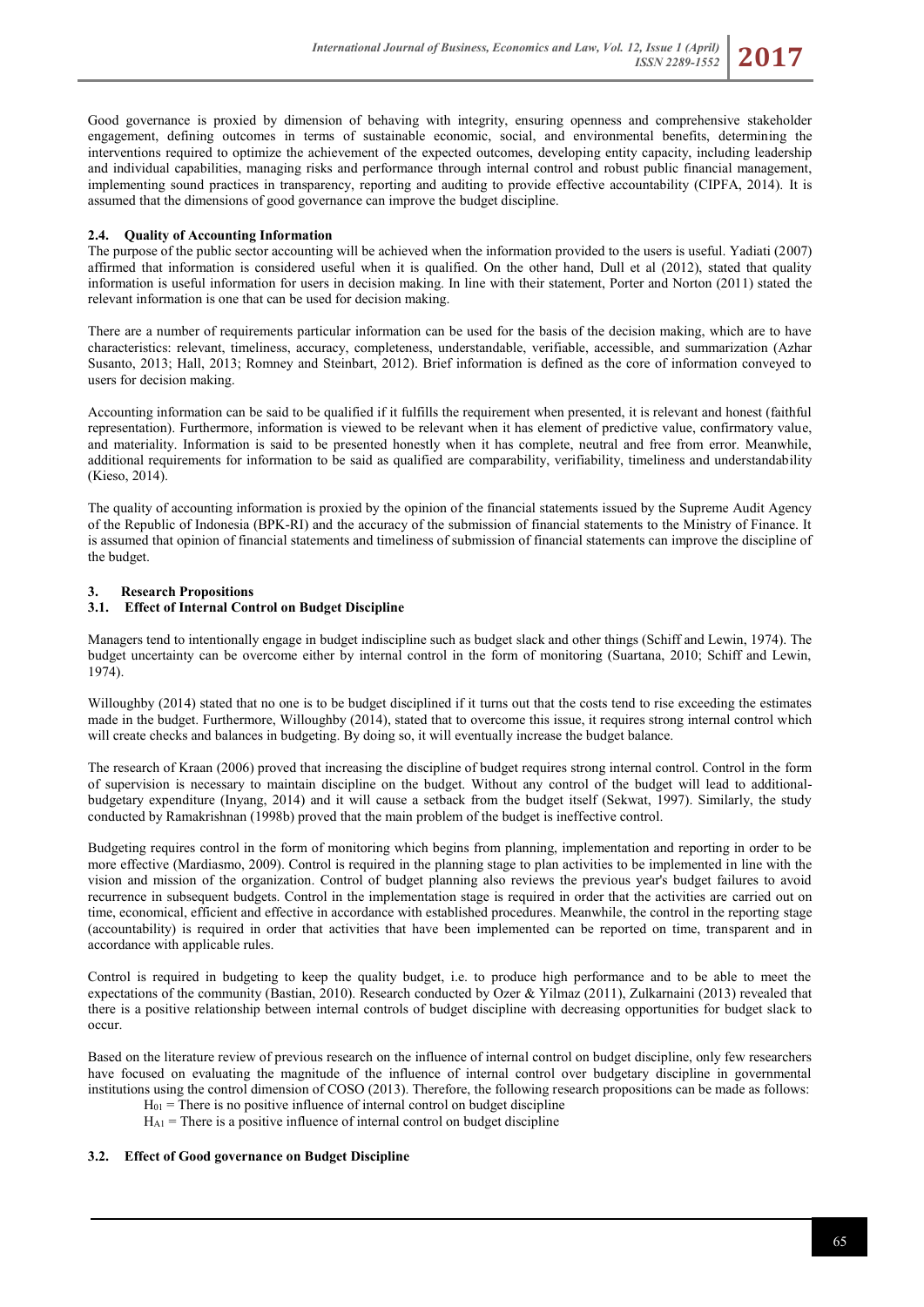Inadequate good governance will cause the low level of discipline on the budget (Egbide, 2013). Similarly, Uppal (2011) stated that good good governance will have an effect on the conducive budget discipline. The main function of good governance is to direct the organization's objectives (Solomon, 2007). In order that the budget can be implemented in accordance with the established plan, the budget discipline requires direction. Research conducted by Egbide & Godwyns (2012) found that there is a close relationship between good governance with budget discipline.

In line with the above statement, Tommasi (2007) argued that to improve budgetary discipline, it is necessary to increase accountability to those who implement the budget. A similar opinion is also supported in Deng's (2011) study, in which he stated that the cause of the gap between the established budget and its realization is the lack of accountability in governance. This is in line with research conducted by Ramakrishnan (1998b), in which he found that there are two main factors causing weak public budget one of which is accountability.

Effective governance is characterized a number of indicators, one of which is applying budget discipline and efficient spending (Andrews, 2008). Budget discipline encourages the government to implement the budget in accordance with the commitment, time and procedures established. Commitment, adherence to time and procedure can only be carried out if there is integrity, transparency, intervention and accountable in running the government. Therefore it can be underlined that to run the budget discipline requires the existence of good governance.

A study conducted by Stein at al (2009) found that low transparency and accountability of public budget managers could weaken budgetary conditions by 20 - 30%. Meanwhile, Rigaud (2013) stated that to encourage the efficiency of the implementation of government budget requires good governance organization. Similarly, it was expressed by Bräutigam (2004) that good governance will have a positive impact on the regulation of expenditure and sustainable sources of income.

Based on the literature review of previous research on the influence of good governance to budget discipline, the research proposition are arranged as follows:

- $H_{02}$  = There is no positive effect of good governance on budget discipline
- $H_{A2}$  = There is a positive influence of good governance on budget discipline

# **3.3. Effect of Accounting Information Quality on Budget Discipline**

Budgetary discipline can be implemented if it is supported by the quality of accounting information (Sevilla, 2005). This is because firstly, budget discipline requires that every activity should be reasonably justified. Media that provides accountability information of activities is an accounting information system. Secondly, public management requires information on the level of achievement (performance) budgeting only from accounting information (Nur Afiah, 2010; Parker et al., 1989). Thirdly, the obedience (discipline) to the realization of the budget is only known from the financial statement information (Nur Afiah, 2010). The higher achievement of budget performance indicates the higher level of budget discipline.

Third, budget discipline requires the use of budget economically, efficiently and effectively. Information which can support that the budget is used economically, efficiently and effectively is accounting information. This is in line with the opinion of Khan & Hildreth (2000), which stated that accounting information can provide information on the upper limit of budget expenditure that has been done and can be used as a guide to allocate the next budget.

Accounting data is required in budgeting process (Fernsler, 1999; Parker et al., 1989; Rodriguez, 1995). This is in line with Guess's opinion (2011), which stated that the accounting system provides data used as information in preparing the budget and analysis of policy outcomes. Similar opinion was also expressed by Jones (2010), stating that for the analysis of the achievement of discipline (commitment) on budget, it is required information about the realization of receipts and expenditures. This information is only generated by the accounting system.

The budget is in some ways based on historical data partly generated by the accounting system (Nafarin, 2007). Accounting information systems provide not only information about historical data, but also updated information on receipts and expenditures. The government will adopt a policy if it turns out that revenue and expenditure are still far below the target. This is done to fulfill the commitment to the agreed revenue and expenditure with the stipulated deadline and the applicable rules.

Based on the literature review of previous research on the influence of accounting information quality to budget discipline, the research proposition are made as follows:

- $H_{03}$  = There is no positive effect of the quality of accounting information on budget discipline
- $H_{A3}$  = There is a positive effect of the quality of accounting information on budget discipline

### **4. Research Model**

Based on the phenomena, previous research and research propositions above, a research model can be made as follows: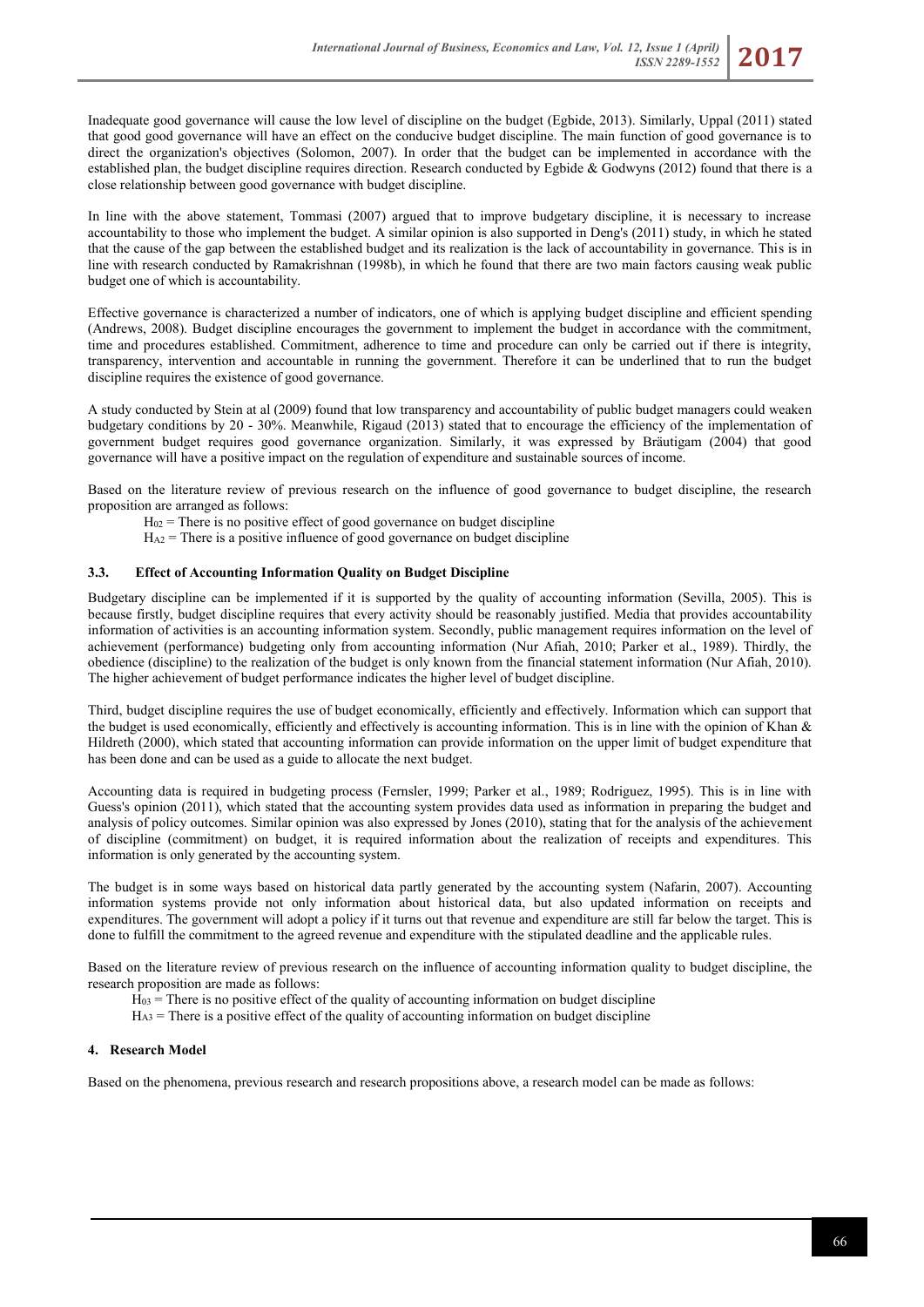

### *Figure 1. Research Model*

The relationship formula between independent variables and dependent variables can be written as follows:  $\eta_1 = (Y11 * \xi_1) + (Y12 * \xi_2) + (Y13 * \xi_3) + \zeta$ 

### **Where :**

- $\eta$ 1 = Latent variable in budgetary discipline
- $Y = Path coefficient between latent variables$
- $\xi$  1 = Latent variable effectiveness of internal control
- $\xi$  2 = Latent variable good organizational governance
- $\xi$  3 = Latent variable accounting information quality

ζ = Error

The research model uses path analysis which is expected to answer the research gap. The magnitude of the influence of the factors on the budgetary discipline will provide input to the apparatus in the government policy making to increase organizational perpormance.

# **5. Conclusion**

Government budgeting tends to be undisciplined (Rosen and Gayer, 2014:465). Undisciplined government budgeting is effected not only by state's economic stability but also by other factors such as the effectiveness of internal controls (McCarten, 2003; Worldbank, 2012), good governance issues (Alesina 1996, Deng, 2011, Egbide, 2012, Bappenas, 2012; Giosi, 2014) and the accuracy of accounting information (Safakli, 2011; Harryanto at al, 2014; Cohen, 2014). The purpose of this study is to explain how much influence the above factors have on budgetary discipline based on literature studies and case analyses in Indonesia.

Indiscipline in budgeting can be overcome by the first, increasing the effectiveness of internal controls (Kraan 2006; Ramakrishnan, 1998b; Schiff and Lewin, 1974; Suartana, 2010). The second, it can be overcome by improving good governance (Deng, 2011; Egbide, 2013; Rigaud, 2013; Solomon, 2007; Stein et al, 2009; Tommasi, 2007; and Uppal, 2011). Finally, budgeting indiscipline can be tackled by improving the quality of accounting information (Fernsler, 1999; Guess, 2011; Khan & Hildreth, 2000; Parker et al., 1989; Rodriguez, 1995; and Sevilla, 2005).

This paper is written based on existing literature studies and budgeting phenomena in Indonesia and needs further study. Therefore, it is necessary to conduct a field research to determine the magnitude of influence of the above variable on the level of budget discipline and to answer the above hypothesis.

### **References**

Lubis, Abu Samman. 2011. *Disiplin Adalah Bagian dari Kemajuan*[. http://www.bppk.kemenkeu.go.id/publikasi/artikel](http://www.bppk.kemenkeu.go.id/publikasi/artikel)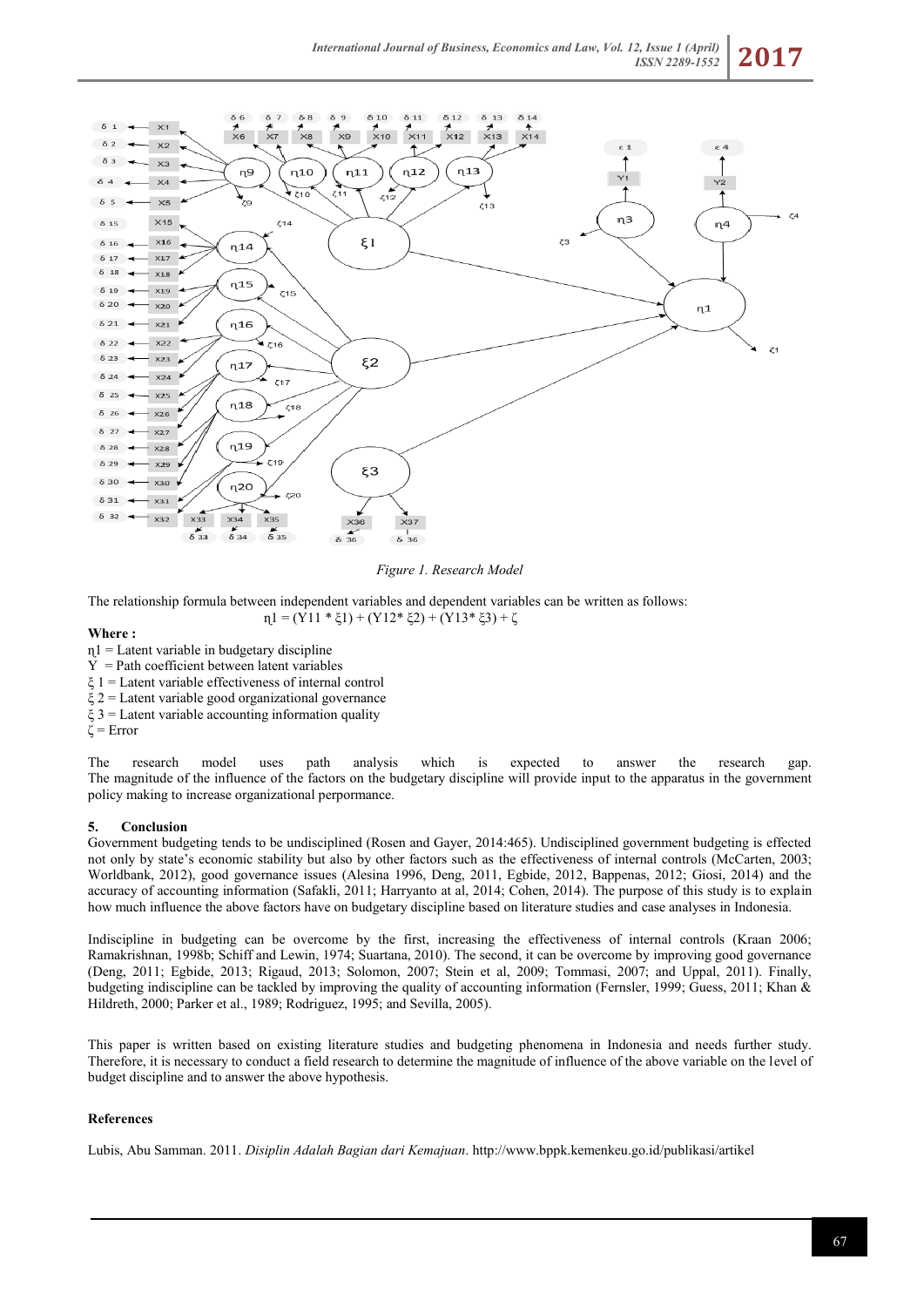- Alesina, Alberto., Roberto Perotti. 1996. *Fiscal Discipline and the Budget Process*. [The American Economic Review.](http://e-resources.perpusnas.go.id:2071/socscijournals/pubidlinkhandler/sng/pubtitle/The+American+Economic+Review/$N/42182/DocView/233033223/fulltext/159CE37A3DC8432FPQ/3?accountid=25704) Vol [86.2](http://e-resources.perpusnas.go.id:2071/socscijournals/indexingvolumeissuelinkhandler/42182/The+American+Economic+Review/01996Y05Y01$23May+1996$3b++Vol.+86+$282$29/86/2?accountid=25704) [.](http://e-resources.perpusnas.go.id:2071/socscijournals/indexingvolumeissuelinkhandler/42182/The+American+Economic+Review/01996Y05Y01$23May+1996$3b++Vol.+86+$282$29/86/2?accountid=25704) Page 401.
- Andrews, Matt. 2008*. The Good Governance Agenda: Beyond Indicators without Theory*. Oxford Development Studies,Vol. 36, No. 4. Pages: 279-407
- Arens, Alvin A., Randal J. Elder., Mark S. Beasley. 2014. *Auditing and Assurance Services*. Fifteenth Edition. Pearson Education: USA
- Azhar Susanto. 2013. *Sistem Informasi Akuntansi: Struktur, Pengendalian, Resiko, Pengembangan*. Lingga Jaya : Bandung.
- Badan Pemeriksa Keuangan (BPK) RI. *Ikhitisar Hasil Pemeriksaan Semester I – Tahun 2015*. BPK-RI. [www.bpk.go.id.](http://www.bpk.go.id/)
- Bappenas. 2012. *Laporan Identifikasi Permasalahan Penyerapan Anggaran Tahun 2011 di Enam Kementerian/Lembaga dan Satuan Kerja Pemerintah di Dua Propinsi*.
- Boynton,W,C., Johnson, R,N., Kell, W,G. 2011. *Modern Auditing*. Seventh Edition. Jhon Wiley & Son, Inc : New York.
- Bräutigam, Deborah A., and Stephen Knack. 2004. *Foreign Aid, Institutions, and Governance in Sub‐Saharan Africa*. Economic Development and Cultural Change. Vol. 52, No. 2. Pages: 255-285
- Cadbury Report. 1992. *The Financial Aspects of Corporate Governance*. Gee: London
- Caleb Egbide, Ben & Godwyns Ade' Agbude. 2012. *Good Budgeting and Good Governance: A Comparative Discourse*. The Public Administration and Social Policies Review. IV Year. Vol. 2.0. Pages: 49-59
- Caleb Egbide, Ben & Godwyns Ade' Agbude. 2013. *Budget Discipline in Nigeria: A Critical Evaluation of Military and Civilian Regimes*. International Bibliography of The Social Sciences (IBSS). Vol 9. Pages 91 – 101
- Carpenter, Mason A., Wm. Gerald Sanders. 2007. *Strategic Management – A Dynamic Perspective. Concept and Cases.* Pearson Education International: New Jersey
- CIPFA (Chartered Institute of Public Finance and Accountancy). 2014. *International Framework: Good Governance in The Public Sector*. IFAC & CIPFA
- [Cohen, Sandra.](http://e-resources.perpusnas.go.id:2071/ibss/indexinglinkhandler/sng/au/Cohen,+Sandra/$N?accountid=25704), Sotiris Karatzimas. 2014. *Reporting Performance Information in the Public Sector: The Moral Behind The (Non) Application of Program Budgeting in Greece*. [International Review of Administrative Sciences;](http://e-resources.perpusnas.go.id:2071/ibss/pubidlinkhandler/sng/pubtitle/International+Review+of+Administrative+Sciences/$N/27405/DocView/1672629822/abstract/7ED962E673674703PQ/15?accountid=25704) London. Vol [80.3. Page 6](http://e-resources.perpusnas.go.id:2071/ibss/indexingvolumeissuelinkhandler/27405/International+Review+of+Administrative+Sciences/02014Y09Y01$23Sep+2014$3b++Vol.+80+$283$29/80/3?accountid=25704)19.
- Collier, Paul M., Anthony J. Berry., and Gary T. Burke. 2007. *Risk and Management Accounting – Best Practice Guidenlines for Enterprice – wide Internal Control Procedures*. Cima Publishing: Great Britain.
- COSO. 2013. *Internal Control-Integrated Framework*. Executive Summary: USA
- [Deng, Shulian.,](http://e-resources.perpusnas.go.id:2071/ibss/indexinglinkhandler/sng/au/Deng,+Shulian/$N?accountid=25704) Jun [Peng.](http://e-resources.perpusnas.go.id:2071/ibss/indexinglinkhandler/sng/au/Peng,+Jun/$N?accountid=25704) 2011. *Reforming the Budgeting Process in China*. [OECD Journal on Budgeting.](http://e-resources.perpusnas.go.id:2071/ibss/pubidlinkhandler/sng/pubtitle/OECD+journal+on+budgeting/$N?accountid=25704) Vol [11.1. Pages:](http://e-resources.perpusnas.go.id:2071/ibss/indexingvolumeissuelinkhandler/23473/OECD+journal+on+budgeting/02011Y01Y01$232011$3b++Vol.+11+$281$29/11/1?accountid=25704) 75- 89
- Dull, Ricard B., Uric J. Gelinas, Jr., Patrick R. Wheller. 2012. *Accounting Information Systems: Foundation in Enterprice Risk Management*. Nineth Edition. South-Western, Cencage Learning: Canada.
- Egbide, Ben-Caleb., Godwyns Ade' Agbude. 2012. *Good budgeting and Good Governance: A Comparative Discourse*. The Public Administration and Social Policies Review. Vol 9. Pages: 49-59
- Elder, R,J., Beasley, M,S., Arens, A,A., Yusuf, A,A. 2009. *Auditing and Assurance Servises: An Integrated Approach.* An Indonesian Adaptation. Pearson Education South Asia PTE LTD: Singapore.
- Executive Summary of The King Report. 2002. *King Committee on Corporate Governance*. Institute of Director In Southern Africa.
- Fernler, Terrence. 1999. *Budgeting for Any Organization*. Nonprofit Word. Vol.17.5. Pages: 51-52
- Ghillyer, Andrew. 2014. *Business Ethics Now*. Fourth Edition. McGraw-Hill Education: New York.
- [Giosi, Alessandro.,](http://e-resources.perpusnas.go.id:2071/indexinglinkhandler/sng/au/Giosi,+Alessandro/$N?accountid=25704) Silvia [Testarmata.,](http://e-resources.perpusnas.go.id:2071/indexinglinkhandler/sng/au/Testarmata,+Silvia/$N?accountid=25704) Sandro Brunelli., Bianca Staglianò. 2014. *The Dimensions of Fiscal Governance As The Cornerstone of Public Finance Sustainability: A General Framework.* [Journal of Public Budgeting, Accounting &](http://e-resources.perpusnas.go.id:2071/pubidlinkhandler/sng/pubtitle/Journal+of+Public+Budgeting,+Accounting+$26+Financial+Management/$N/33029/DocView/1540956617/fulltext/8E9EC31124E349DAPQ/4?accountid=25704)  [Financial Management;](http://e-resources.perpusnas.go.id:2071/pubidlinkhandler/sng/pubtitle/Journal+of+Public+Budgeting,+Accounting+$26+Financial+Management/$N/33029/DocView/1540956617/fulltext/8E9EC31124E349DAPQ/4?accountid=25704) Boca Raton. Vol. [26.1. Pages](http://e-resources.perpusnas.go.id:2071/indexingvolumeissuelinkhandler/33029/Journal+of+Public+Budgeting,+Accounting+$26+Financial+Management/02014Y04Y01$23Spring+2014$3b++Vol.+26+$281$29/26/1?accountid=25704) [:](http://e-resources.perpusnas.go.id:2071/indexingvolumeissuelinkhandler/33029/Journal+of+Public+Budgeting,+Accounting+$26+Financial+Management/02014Y04Y01$23Spring+2014$3b++Vol.+26+$281$29/26/1?accountid=25704) 94-139.
- Gronendijk, Nico. 1999. *Budgetary Discipline in Brussels, Numerical Target or Procedural*?. Paper Presented at the ECSA Sixth Biennial International Conference, Juni 2-5, 1999; Pittburgh, Pennsylvania.
- [Harryanto.](http://search.proquest.com/indexinglinkhandler/sng/au/Harryanto/$N?accountid=48290), [Kartini.](http://search.proquest.com/indexinglinkhandler/sng/au/Kartini/$N?accountid=48290), [Haliah.](http://search.proquest.com/indexinglinkhandler/sng/au/Haliah/$N?accountid=48290) 2014. *Budget Process of Local Government in Indonesia*. [Review of Integrative Business and](http://search.proquest.com/pubidlinkhandler/sng/pubtitle/Review+of+Integrative+Business+and+Economics+Research/$N/2032316/DocView/1553397418/fulltext/6931620E2865437CPQ/1?accountid=48290)  [Economics Research;](http://search.proquest.com/pubidlinkhandler/sng/pubtitle/Review+of+Integrative+Business+and+Economics+Research/$N/2032316/DocView/1553397418/fulltext/6931620E2865437CPQ/1?accountid=48290) Hong Kong. Vol [3.2. Pages :](http://search.proquest.com/indexingvolumeissuelinkhandler/2032316/Review+of+Integrative+Business+and+Economics+Research/02014Y07Y01$232014$3b++Vol.+3+$282$29/3/2?accountid=48290) 483-501.
- Umar, Haryono. 2011. *Manajemen Keuangan dan Akuntansi Pemerintah*. Pelanggi Nusantara: Cibubur
- Horák Roman., Klára Šimáčková. 2014. *Ethics and the Financial and Budgetary Discipline in the Ministry of Defence.* Journal of Modern Accounting and Auditing, Vol. 10, No. 2. Pages: 182-190
- Kompas. 2013. *Ini Kronologi Tangkap Tangan Rudi Rubiandini*. [http://nasional.kompas.com/read/2013/08/14/1421086/.](http://nasional.kompas.com/read/2013/08/14/1421086/) Download 05/05/16; 06:36
- Suartana, I Wayan. 2010. *Akuntansi Keperilakuan, Teori dan Implementasi*. Andi Offset: Yogyakarta
- Bastian, Indra. 2006. *Sistem Perencanaan dan Penganggaran Pemerintah Daerah di Indonesia.* Salemba Empat: Jakarta
- Detiknews. 2017. *Kasus e-KTP: Rp 2,3 T Kerugian Negara, 2 Tersangka dan 280 Saksi*. [https://news.detik.com/berita/d-](https://news.detik.com/berita/d-3442042)[3442042.](https://news.detik.com/berita/d-3442042) Download 05/06/17; 06:40
- Inyang, William Smart. 2014. *The Impact of Overhead Cost Budgeting on the Annual Imprest Expenditures of State Ministries, Departements and Agencies (MDAs): A Study from Cross River State, Nigeria*. International Business Research. 6.6,. Pages: 129-142
- Irons, John S. 2004. *Fiscal Responsibility and Budget Discipline.* Center for American Progress: [https://www.americanprogress.org](https://www.americanprogress.org/)
- Jhonstoner, K,M., Gramling, A,A., Rittenberg, L,E. 2012. *Auditing: A Risk-Based Aprroach to Conducting A Quality Audit*. Ninth Edition. South-Western: USA.
- Jones, Rowan. 2010. *Public Sector Accco*unting. Sixth Edition. Pearson Education Limited: England
- Khan, Aman., & W. Bartley Hildreth. 2002. *Budget Thoery in Public Sector*. Quorum Book: USA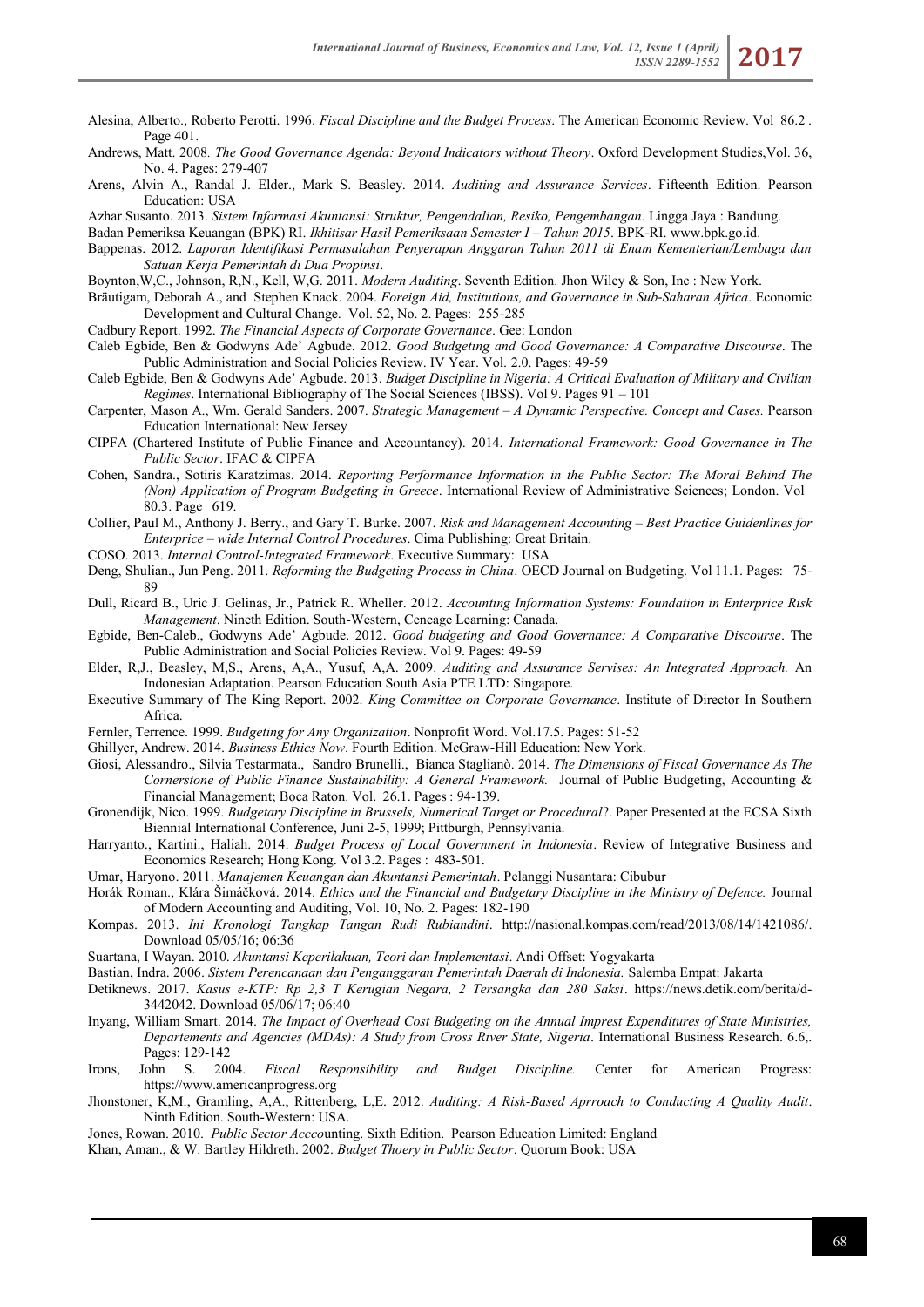- Kieso, Donal E., Jerry J. Weygandt., Terry D Warfield. 2014. *Intermediate Accounting*. Second Edition. Jhon Wiley & Sons, Inc: **USA**
- Konrath, L,F. 2002. *Auditing – A Risk Analysis Approach*. 5th Edition. Thomson Learning: Canada
- Kraan, Dirk-Jan., Daniel Bergvall. 2006. *Budgeting in Georgia*. OECD Journal on Budgeting. 5.4. Pages: 61-109
- Nafarin, M.. 2007. *Penganggaran Perusahaan*. Edisi 3. Salemba Empat: Jakarta
- Mardiasmo. 2009. *Akuntansi Sektor Publik*. Andi Offset: Yogyakarta
- Nicolae, Popeangă Vasile. 2013. *The Financial and Budgetary Discipline in Romania – The Arrears of The Local Public Authorities*. Annals of the "Constantin Brâncuși" University of TârguJiu. Economy Series, Issue 2. Pages: 221-226
- Nur Afiah, Nunuy. 2010. *Akuntansi Pemerintah: Implementasi Akuntansi Keuangan Pemerintah Daerah*. Kencana Prenanda Media Group: Jakarta
- OECD-G20. 2015. *Principles of Corporate Governance*. OECD Publication. France
- Ozer, Gokhan & Emine Yilmaz. 2011. *Effect of Procedural Justice Perception, Budgetary Control Effectiveness and Ethical Work Climate on Propensity to Create Budgetary Slack*. Business and Economics Research Journal. Vol. 2.4. Pages: 1-18

Parker, Lee D., Kenneth R. Ferris., David T. Otley.1989. *Accounting for the human factor*. Prentice Hall: New York

- Peraturan Menteri Aparatur Negara Republik Indonesia Nomor 15 Tahun 2008, *Tentang Pedoman Umum Reformasi Birokrasi.*
- Porter, Gary A., and Curtis L. Norton. 2011. *Using Financial Accounting Information: The Alternative to Debits and Credits*. Seventh Edition. South-Western Cengage Learning: USA
- Rappler. 2016. *Proyek Hambalang dari Tahun Ke Tahun - Anggaran Yang Semula Sebesar Rp125 Miliar, Bengkak Menjadi Rp 2,5 triliun*[. http://www.rappler.com/indonesia/126661-lini-masa-proyek-hambalang.](http://www.rappler.com/indonesia/126661-lini-masa-proyek-hambalang) Download 05/06/17; 06:45
- Ramakrishnan, Subramanian. 1998b. *Public Budgeting and Financial Management in sub-Saharan Africa: A Critical Survei*. [Journal of Public Budgeting, Accounting & Financial Management](http://search.proquest.com/pubidlinkhandler/sng/pubtitle/Journal+of+Public+Budgeting,+Accounting+$26+Financial+Management/$N/33029/DocView/205001769/fulltext/7325EBC1B3E346C5PQ/388?accountid=48290) [10.2](http://search.proquest.com/pubidlinkhandler/sng/pubtitle/Journal+of+Public+Budgeting,+Accounting+$26+Financial+Management/$N/33029/DocView/205001769/fulltext/7325EBC1B3E346C5PQ/388?accountid=48290) Pages: 221-254.
- Ricchiute, D,N. 2006. *Auditing*. Eight Edition. Thomson Learning: Singapore
- [Rigaud, Benoît.](http://search.proquest.com/indexinglinkhandler/sng/au/Rigaud,+Beno$eet/$N?accountid=48290), and Paul-Émile [Arsenault, 2](http://search.proquest.com/indexinglinkhandler/sng/au/Arsenault,+Paul-$c9mile/$N?accountid=48290)013. *Budget governance in Canada: Comparing Practices Within A Federation*. [OECD Journal on Budgeting](http://search.proquest.com/pubidlinkhandler/sng/pubtitle/OECD+Journal+on+Budgeting/$N/44222/DocView/1476271832/fulltext/6271CF74D1D34F09PQ/13?accountid=48290) [13.1](http://search.proquest.com/pubidlinkhandler/sng/pubtitle/OECD+Journal+on+Budgeting/$N/44222/DocView/1476271832/fulltext/6271CF74D1D34F09PQ/13?accountid=48290) Pages: 9-30.
- Robbins, Stephen P., and Mary Coulter. 2014. *Management*. Eleventh Edition. Pearson Education: England
- [Rodriguez, Justine Farr.](http://search.proquest.com/indexinglinkhandler/sng/au/Rodriguez,+Justine+Farr/$N?accountid=48290) 1995. *The Usefulness of Cost Accounting In the Federal Government*. [The Government Accountants](http://search.proquest.com/pubidlinkhandler/sng/pubtitle/The+Government+Accountants+Journal/$N/26015/DocView/222431652/fulltext/86E870CFE0274A09PQ/1?accountid=48290)  [Journal.](http://search.proquest.com/pubidlinkhandler/sng/pubtitle/The+Government+Accountants+Journal/$N/26015/DocView/222431652/fulltext/86E870CFE0274A09PQ/1?accountid=48290) Vol[.](http://search.proquest.com/indexingvolumeissuelinkhandler/26015/The+Government+Accountants+Journal/01995Y04Y01$23Spring+1995$3b++Vol.+44+$281$29/44/1?accountid=48290) [44.1. Page:](http://search.proquest.com/indexingvolumeissuelinkhandler/26015/The+Government+Accountants+Journal/01995Y04Y01$23Spring+1995$3b++Vol.+44+$281$29/44/1?accountid=48290) 31
- Romney, Marshall B., and Paul J. Steinbart. 2012. *Accounting Information Systems*. Twelfth Edition. Pearson Education: England.
- [Safakli, Okan Veli.,](http://e-resources.perpusnas.go.id:2071/ibss/indexinglinkhandler/sng/au/Safakli,+Okan+Veli/$N?accountid=25704) [Mustafa](http://e-resources.perpusnas.go.id:2071/ibss/indexinglinkhandler/sng/au/Ertanin,+Mustafa/$N?accountid=25704) Ertanin. 2011. *Budgetary discipline of the Turkish republic of Northern Cyprus (TRNC) in the light of EMU Maastricht Criteria*. [International Journal of Economics](http://e-resources.perpusnas.go.id:2071/ibss/pubidlinkhandler/sng/pubtitle/International+journal+of+economics+and+finance+studies/$N?accountid=25704) and Finance Studies. Vo[l](http://e-resources.perpusnas.go.id:2071/ibss/indexingvolumeissuelinkhandler/23473/International+journal+of+economics+and+finance+studies/02011Y01Y01$232011$3b++Vol.+3+$282$29/3/2?accountid=25704) [3.2](http://e-resources.perpusnas.go.id:2071/ibss/indexingvolumeissuelinkhandler/23473/International+journal+of+economics+and+finance+studies/02011Y01Y01$232011$3b++Vol.+3+$282$29/3/2?accountid=25704) : Pages: 241-252

Schiff, Michael., Arie Y. Lewin. 1968. *Where Traditional Budgeting Fail*. Finansial Executive. Pages: 57-62

- Sekwat, Alex. 1997. *Public Budgeting Deficiencies in Sub – Saharan Africa: A Review*. Journal of Public Budgeting, Accounting & Financial Management. 9.1. Pages: 143-160
- Sevilla, Joaquín. 2005. *Accountability and Control of Public Spending in a Decentralised and Delegated Environment*. OECD Journal On Budgeting. Volume 5, No.2. Pages: 7-21

Solomon, Jill. 2007. *Corporate Governance and Accountability*. Second Edition. Jhon Wiley & Sons: UK

Soltani, Bahram. 2007. *Auditing, An International Approach.* Prentice Hall: England

- Stein Kristiansen., Agus Dwiyanto., Agus Pramusinto., Erwan Agus Putranto. 2009. *Public Sector Reforms and Financial Transparency: Experiences from Indonesian Disricts1*. Contemporary Southeast Asis. 31.1. Pages: 64-87
- Tommasi, Daniel. 2007. *Budget Execution*. Budgeting and Budgetary Institutions. Edited By Anwar Shah. Word Bank: Washington, D.C.
- Undang-Undang Republik Indonesia Nomor 28 Tahun 1999, *Tentang Penyelenggara Negara yang Bersih dan Bebas dari Korupsi, Kolusi dan Nepotisme*
- Uppal, Jamshed Y. 2011. *Government Budget Deficits and the Development of the Bond Market in Pakistan: Issues and Challenges.* [The Lahore Journal of Economics, suppl. Special Edition;](http://e-resources.perpusnas.go.id:2071/socscijournals/pubidlinkhandler/sng/pubtitle/The+Lahore+Journal+of+Economics/$N/55117/DocView/900176138/fulltext/159CE37A3DC8432FPQ/2?accountid=25704) Lahor[e](http://e-resources.perpusnas.go.id:2071/socscijournals/indexingvolumeissuelinkhandler/55117/The+Lahore+Journal+of+Economics/02011Y09Y01$23Sep+2011$3b++Vol.+16,+Supp.+Special+Edition+2011/16/$B?accountid=25704) [16.](http://e-resources.perpusnas.go.id:2071/socscijournals/indexingvolumeissuelinkhandler/55117/The+Lahore+Journal+of+Economics/02011Y09Y01$23Sep+2011$3b++Vol.+16,+Supp.+Special+Edition+2011/16/$B?accountid=25704) Pages: 159-198.
- Wheelen, Thomas ., and H. David Hunger. 2010. *Strategic Management and Business Policy. (Achieving Sustainability).* Pearson Education: New Jersey
- Willoughby, Katherine G. 2014. *Public Budgeting in Context – Structure, Law, Reform, And Result.* Jhon Wiley & Sons: USA
- Worldbank. 2012. *Identifying the Constraints to Budget Execution in the Infrastructure Sector : DIPA Tracking Study (In Indonesia)*.
- Yadiati, Winwin. 2007. *Teori Akuntansi: Suatu Pengantar*. Kencana Prenanda Media Group: Jakarta
- Wren, Daniel A., Arthur G. Bedeian. 2009. *The Evolution of Management Thought*. Sixth Edition. Jhon Wiley & Son, Inc: USA
- Zulkarnaini. 2013*. Pengaruh Komitmen Organisasi dan Pengendalian Intern Terhadap Slack Anggaran – Survey Pada Aparatur Pemerintah Daerah Kabupaten Bener Meriah dan Pidie Jaya.* Jurnal Akuntansi dan Keuangan.Volume 3, Nomor 1. Pages: 65-79

Ramdany

*Ph.D Student of Accounting, Faculty Economic and Business Universitas Padjadjaran, Bandung, Indonesia Lecturer at STIE Muhammadiyah Jakarta, Indonesia Email: ramdany2012@gmail.com*